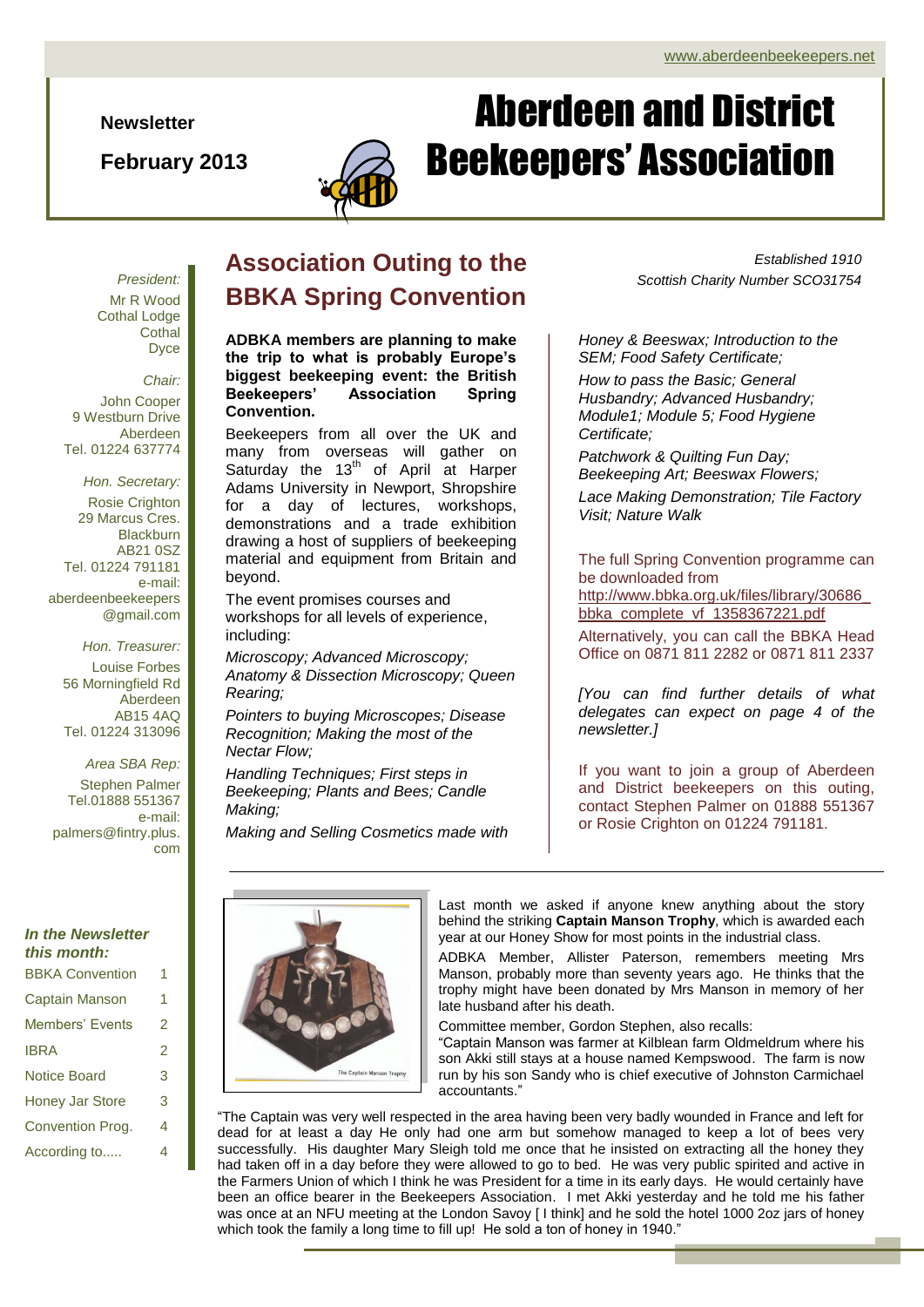## Page 2 of 4 ADBKA Newsletter

Members' Events Members' Events

### **TALK: QUEEN REARING Margaret Thomas, NDB**

Saturday 23 February at 2.00pm

The Kinellar Community Hall Fintray Road Blackburn AB21 0SS

**TALK: BEEKEEPING IN SCOTLAND TODAY**

**Phil McAnespie, President of the Scottish Beekeepers' Association**

Saturday 23 March at 2.00pm

The Kinellar Community Hall Fintray Road Blackburn AB21 0SS

We are very lucky to have such prestigious speakers as Margaret Thomas on 23 February and Phil McAnespie on 23 March and would urge as many members as possible to attend these events.

#### Have you looked at....

#### **...the website of IBRA, the International Bee Research Association?**

Founded in 1949, the International Bee Research Association (IBRA) is a not for profit organisation, funded from the generosity of members and supporters, and by donations and legacies. Its mission is to collect, collate and disseminate information on all species of bees.

As a publishing house, it produces a varied and extensive selection of bee publications:

- Journal of Apicultural Research Award winning and scientifically acclaimed
- Bee World the international link between beekeeping science and practice
- Journal of ApiProduct and ApiMedical Science the latest research on hive products
- Books covering all aspects of bee science, history, and beekeeping
- Leaflets and cards providing information in a practical format.

Board, the University of Essex and It was only a matter of time before news would emerge that **a beekeeping smart phone app is being developed**. With a grant from the Technology Strategy Chelmsford-based firm Simul Systems Ltd are aiming to use a mathematical model to identify the best positions for beehives in order to optimise pollination.

To find out more, whip out your smart phone and check out

[http://www.eadt.co.uk/business/essex\\_uni](http://www.eadt.co.uk/business/essex_university_study_uses_maths_to_maximise_pollination_by_bees_1_1798274) versity\_study\_uses\_maths\_to\_maximise [pollination\\_by\\_bees\\_1\\_1798274](http://www.eadt.co.uk/business/essex_university_study_uses_maths_to_maximise_pollination_by_bees_1_1798274)



Although some of the site is password controlled for members only, lots of information can be freely accessed. Amongst many other things, there are some high quality downloadable leaflets on bees and beekeeping, a well stocked online bookshop (not the easiest to navigate!), a free bumblebee screensaver and, for the scientifically-minded, access to *The Coloss Beebook*, which aims to standardise methods for studying the honey bee. It is intended to be a practical manual compiling standard methods in all fields of research on the honey bee, *Apis mellifera*, becoming "the definitive, but evolving, research manual".

My own attention was drawn to the IBRA Bee Bole Register. This is a searchable database of the location and details of bee boles around the country. A quick dip into this revealed 26 sites within Aberdeenshire, prompting the thought that ADBKA members may know of the existence of bee boles that have yet to be registered. If you do, let us (and IBRA!) know.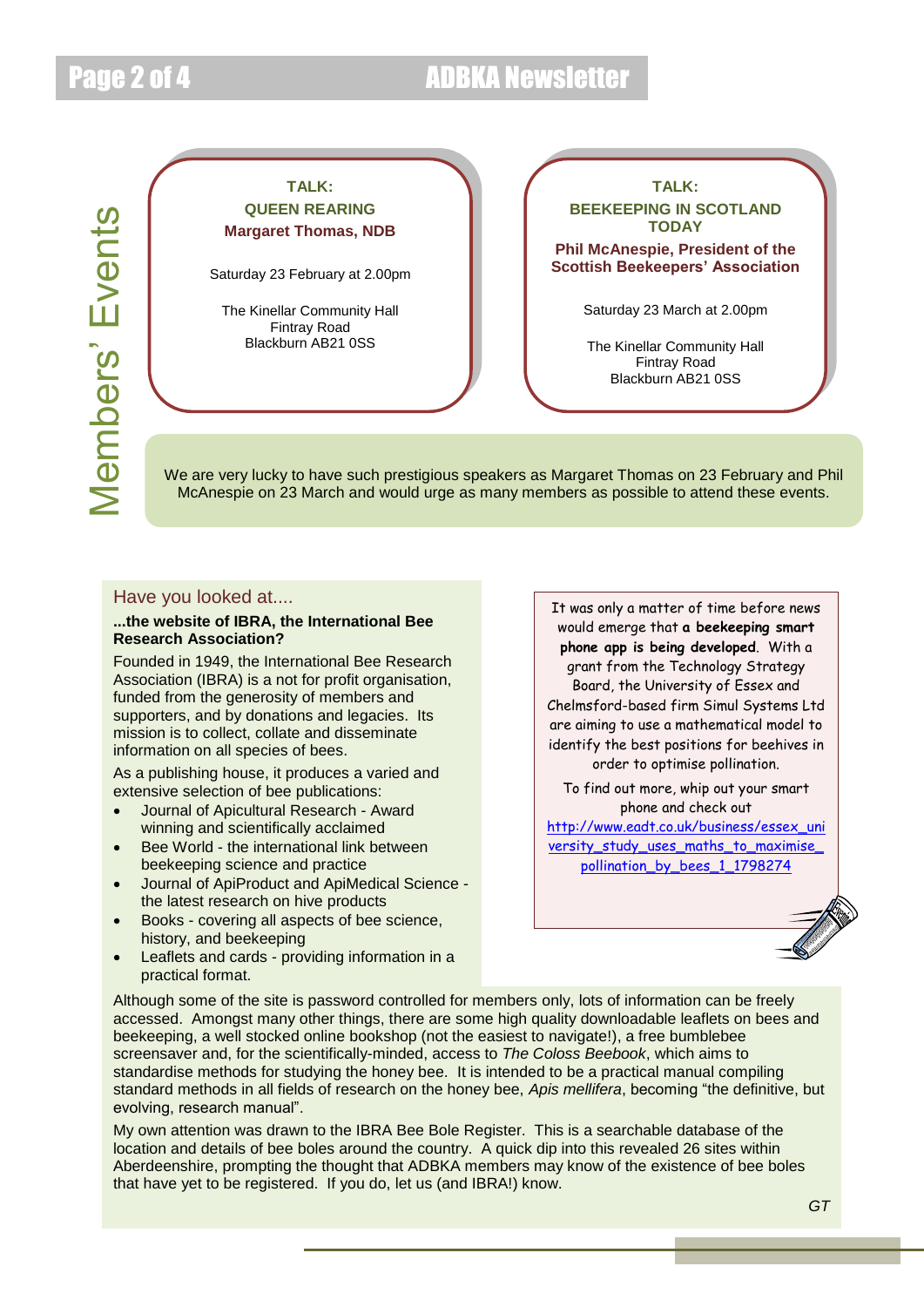### Page 3 of 4 ADBKA Newsletter

### **Notice Board**



#### **Aberdeen Bee Supplies**

Jock McGregor is the local agent for Thorne Beekeeping Equipment. Contact him on 01224 790468 or e-mail: [AberdeenBeeSupplies@hotmail.com](mailto:AberdeenBeeSupplies@hotmail.com)

**9-frame radial extractor** (electric) – FOR HIRE £10 per hire period

**Steam wax melter** – available ON LOAN £10 deposit

Both items available from: Jock McGregor, 11 Marcus Road, Blackburn. Tel. 01224 790468

#### **Wanted**

Glen Hives or thirteen Bar WBC's, Lift/EEK's, Roofs, floors and excluders wanted for a Static Apiary any condition considered as long as considered repairable.

Contact Graham on 01358 743348



#### Ragus Candy

Apistan – 10 strips, sufficient for 5 hives

Ambrosia Syrup

Honey Jars and Lids

Mesh Floors – National size (wire only) $\checkmark$ 

Hessian Squares for smoker fuel

#### Free loan:

Honey extractors v

Mini-melters

Heather honey press v

Wax extractor  $\checkmark$ 

Wax foundation press v

### **Honey Jar Store**



*Bridge roundabout, turn onto Laurel Drive. Continue for about half a mile. Look for Laurel Place on your right (it is a semi-circle so take the second entrance into this street).* 

*At the Persley* 

*Now turn left into Laurel Avenue. Danestone Market Garden is signposted, on the left, about 100 yards along.*

The store is open between 6.30pm and 8pm on Wednesday evenings and at other times by arrangement with Sandy Gordon (Tel: 01224 484540).

*For the loan items, a returnable £10 deposit is required, with the maximum length of loan being two weeks.*

#### **Nuc Wanted**

Does anyone have an overwintered nuc available for sale in early spring? Please contact Ewan at [e.m.campbell@abdn.ac.uk](mailto:e.m.campbell@abdn.ac.uk)



#### It has become difficult to open a newspaper or listen to the news without hearing the rising pitch of **the neonicotinoid pesticide controversy**.

If you still have the appetite for more, try the BBC's report that the European Commission is to debate a proposal that member states restrict the use of neonicotinoids to crops not attractive to bees and to prohibit the sale and use of seeds treated with products that contain the active substances. Three pesticides would

be affected - clothianidin, imidacloprid and thiametoxam - with farmers being banned from using them on sunflowers, oilseed rape, cotton and maize. See:

#### [http://www.bbc.co.uk/news/science](http://www.bbc.co.uk/news/science-environment-21277933)[environment-21277933](http://www.bbc.co.uk/news/science-environment-21277933)

The latest move has been prompted by a report from the European Food Safety Authority (EFSA). Reuters highlights the fact that the EFSA has said that current gaps in the scientific data meant it had been unable to assess the risks posed to bees by some of the authorised uses of the pesticides, and there was a high level of uncertainty in its latest evaluation. Pesticide manufacturers are reported to have seized on the uncertainty in the EFSA's findings, saying that the opinion provided no grounds to challenge the currently

approved use of the chemicals. See: [http://www.reuters.com/article/2013/01/16/eu](http://www.reuters.com/article/2013/01/16/eu-pesticides-bees-idUSL6N0ALBRT20130116) [-pesticides-bees-idUSL6N0ALBRT20130116](http://www.reuters.com/article/2013/01/16/eu-pesticides-bees-idUSL6N0ALBRT20130116)

Meanwhile, B&Q and Wickes have announced that they intend to remove products containing neonicotinoids. B&Q is banning the only product

it sells containing imidacloprid, one of the neonicotinoid family of insecticides, and Wickes will later this year take off products containing the related thiamethoxam compound. See how

the Guardian reported the story at: [http://www.guardian.co.uk/environment/2013/j](http://www.guardian.co.uk/environment/2013/jan/29/retailers-withdraw-products-bees) [an/29/retailers-withdraw-products-bees](http://www.guardian.co.uk/environment/2013/jan/29/retailers-withdraw-products-bees)